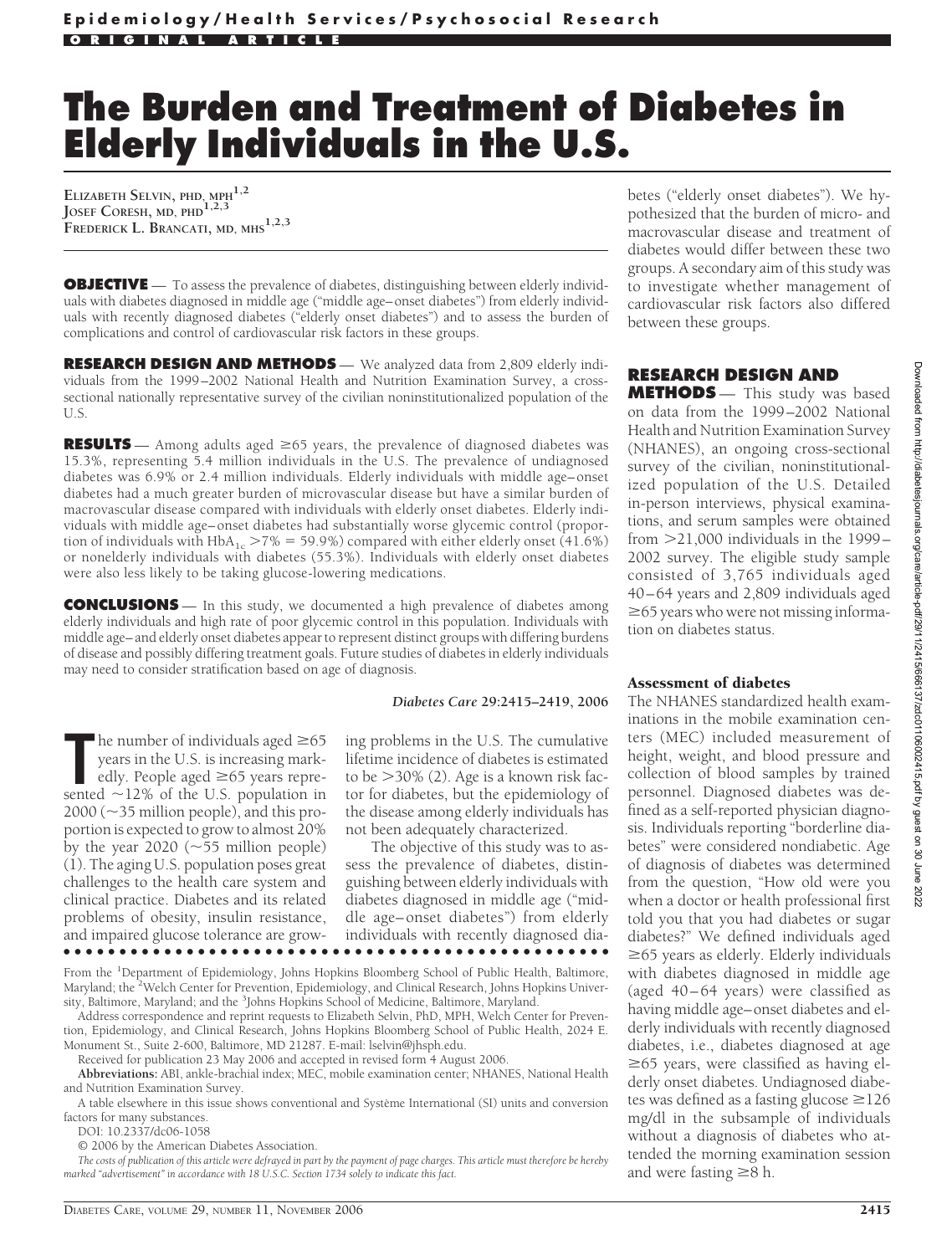

Figure 1—*Prevalence of undiagnosed and diagnosed diabetes by age-group, U.S. population, 1999 –2002.*

## Assessment of demographics, health conditions, and cardiovascular risk factors

Information on age, sex, race/ethnicity (categorized as non-Hispanic white, non-Hispanic black, Mexican American, or all other) and smoking status was based on self-report during the questionnaire portion of the survey. Smoking status was determined using answers to the questions, "Have you smoked at least 100 cigarettes in your life?" and "Do you now smoke cigarettes?" During the interview, participants were also asked questions regarding their history of cardiovascular disease. For the purposes of this study, prevalent cardiovascular disease was defined as a self-reported history of coronary heart disease, a previous heart attack, or a history of stroke. Retinopathy was also determined by self-report and was only assessed in individuals who reported a physician diagnosis of diabetes.

Subclinical peripheral artery disease can be determined with high sensitivity and specificity using the ankle-brachial index (ABI) (3,4). Ankle-brachial index measurements were obtained from NHANES 1999–2002 participants aged  $\geq$ 40 years during the MEC exam. We defined peripheral arterial disease on the basis of an ABI measurement  $< 0.90$  in either leg (5).

Peripheral neuropathy was determined via monofilament testing of foot sensation and examinations for foot abnormalities and lesions by trained health technicians during the MEC examination. Peripheral neuropathy was defined as one or more insensate areas in either foot.

Hypertension was defined as a mean systolic blood pressure of  $\geq$  140 mmHg, a

mean diastolic blood pressure of  $\geq 90$ mmHg, or a reporting of a physician diagnosis of high blood pressure. Mean blood pressure comprised up to four readings on two separate occasions. Hypertensive individuals who reported being prescribed medication for hypertension were categorized as having treated hypertension. Total cholesterol was measured enzymatically (6). Hypercholesterolemia was defined as a total cholesterol level  $\geq$  240 mg/dl, self-reports of a physician diagnosis of "high cholesterol," or self-reports that a physician had advised taking a cholesterol-lowering medication. Individuals who reported having been prescribed treatment for high cholesterol were categorized as having treated hypercholesterolemia. Detailed information regarding data collection in NHANES 1999–2002 is available elsewhere (6).

# Statistical analysis

The NHANES surveys are ongoing, complex, multistage probability samples of the civilian, noninstitutionalized population of the U.S. The NHANES 1999–2002 survey oversampled elderly individuals, lowincome individuals, adolescents, Mexican Americans, and non-Hispanic blacks to provide more reliable estimates for these population subgroups.

Analyses were performed using Stata version 8.2 (StataCorp, College Station, TX) svy commands to obtain unbiased estimates from the complex NHANES sampling design. SEs for all estimates were obtained using the Taylor series (linearization) method (6).

# **RESULTS**

# Prevalence of diabetes in elderly individuals

Among adults aged  $\geq 65$ , the prevalence of diagnosed diabetes was 15.3% (SE 0.8); when applied to the 2000 U.S. Census population, this represents 5.4 million individuals. The prevalence of undiagnosed diabetes (fasting glucose ≥126 mg/dl) was 6.9% (SE 1.2), representing  $\sim$  2.4 million individuals. Among elderly individuals with diagnosed diabetes, 60.6% (SE 3.1) and 39.4% (SE 3.1) had middle age–onset diabetes and elderly onset diabetes, respectively. Figure 1 displays the prevalence of undiagnosed and diagnosed diabetes by age-group. The distribution of self-reported age of diagnosis of diabetes among all participants (all ages) with diagnosed diabetes in NHANES 1999–2002 is shown in Fig. 2. The peak of the distribution is between ages 40 and 55, with a sharp decline after age 65, which may partially reflect differences in screening practices among elderly individuals.

## Demographic characteristics

The characteristics of elderly and nonelderly adults with and without diabetes in the U.S population are displayed in Table 1. The mean age of elderly individuals with middle age–onset diabetes was 72 compared with 77 among individuals with elderly onset diabetes. African Americans were also disproportionately represented among the middle age–onset elderly diabetes group. Mean BMI and waist circumference were similar among individuals with middle age–onset and elderly onset diabetes.

# Treatment characteristics

As shown in Table 2, mean fasting glucose was higher among elderly individuals with middle age–onset diabetes compared with elderly onset diabetes (172.4 vs. 132.3 mg/dl,  $P = 0.001$ ). Indeed, elderly individuals with middle age–onset diabetes had higher fasting glucose values than nonelderly (aged 40–64 years) diabetic individuals (mean fasting glucose  $=$ 148.9 mg/dl). Similar trends were observed for glycemic control, as measured by  $HbA_{1c}$  (A1C). Middle age–onset elderly diabetic subjects had substantially worse glycemic control (proportion of individuals with  $A1C > 7\% = 59.9\%)$  compared with either elderly onset diabetic subjects  $(41.6\%, P = 0.005)$  or nonelderly diabetic subjects (55.3%).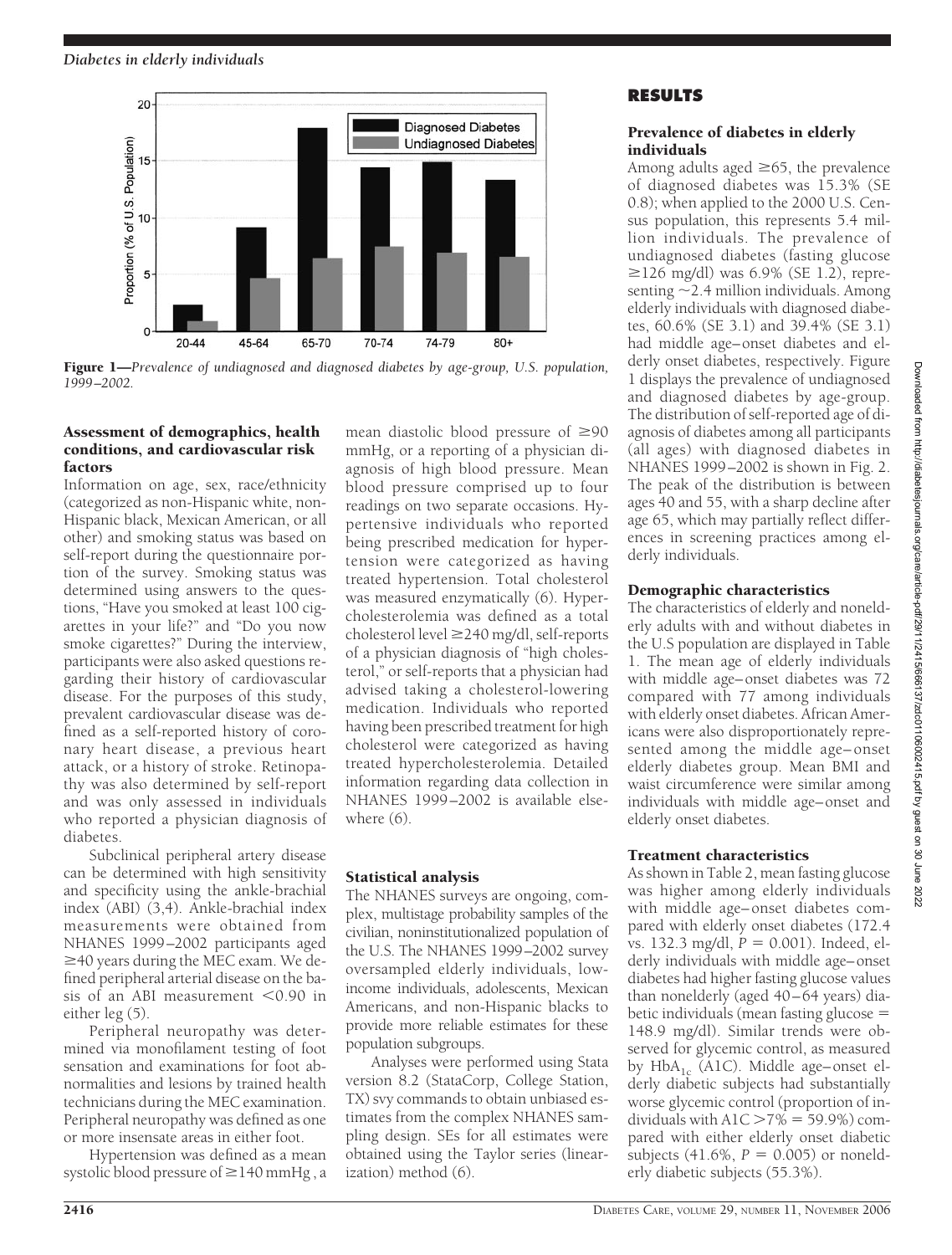

Figure 2—*Distribution of reported age of diabetes diagnosis in the U.S. population, 1999 –2002.*

Elderly-onset diabetic subjects were also much less likely to be taking glucoselowering medications (insulin, oral medications, or both) compared with elderly individuals whose diabetes was diagnosed in middle age. Of middle age– onset elderly diabetic subjects, 31.7% were currently receiving insulin alone compared with 6.9% of the elderly onset diabetic subjects ( $P < 0.0001$ ). In a multivariable logistic regression model, these differences in medication use were not explained by age, sex, race, education, cognitive function, or measures of physical functioning (analysis not shown).

#### Burden of micro- and macrovascular disease

A history of stroke, coronary heart disease, and any cardiovascular disease were similar among the middle age– and elderly onset diabetic subjects aged  $\geq 65$ years. As might be expected, both of these groups had a substantially higher burden of cardiovascular disease compared with nonelderly diabetic subjects; any form of cardiovascular disease was more than twice as common among elderly than among nonelderly diabetic subjects. Peripheral arterial disease determined on the basis of a low ABI was similar in the

#### *Selvin, Coresh, and Brancati*

two elderly diabetic groups but was substantially higher than the prevalence among elderly individuals without diabetes or with middle age–onset diabetes. Whereas the prevalence of chronic kidney disease and peripheral neuropathy were similar among elderly individuals with middle age– and elderly onset diabetes, the prevalence of retinopathy was substantially higher in the middle aged– onset diabetic group (39.4 vs. 12.6%, *P* 0.001). As will be discussed below, these prevalence estimates probably reflect the differential survival of the elderly individuals in the middle age– and elderly onset diabetic groups. Nonetheless, because the cut point of age 65 years to define elderly individuals is essentially arbitrary, we conducted sensitivity analyses to assess the impact of this definition. Similar results were obtained using other cut points between ages 60 and 70 years to define individuals as elderly (data not shown).

#### Control of cardiovascular risk factors

We also compared control of cardiovascular risk factors (hypertension, cholesterol, and smoking) across diabetes status in the nonelderly and elderly populations. Hypertension was extremely common (>80% prevalence) in elderly individuals with middle age– and elderly onset diabetes; however, elderly individuals with middle age–onset diabetes were more likely to be treated than elderly onset diabetic subjects (71.7 vs. 59.3%, *P* - 0.001). High cholesterol and its control

Downloaded from http://diabetesjournals.org/care/article-pdf/29/11/2415/666137/zdc01106002415.pdf by guest on 30 June 2022

Downloaded from http://diabetesjournals.org/care/article-pdf/29/11/2415/666137/zdc01106002415.pdf by guest on 30 June 2022

**Table 1—***Demographic characteristics of elderly and nonelderly adults with and without diabetes, NHANES 1999 –2002*

|                               | Middle aged (40–64 years) |                 | Elderly ( $\geq 65$ years) |                              |                           |            |
|-------------------------------|---------------------------|-----------------|----------------------------|------------------------------|---------------------------|------------|
|                               | No diabetes               | <b>Diabetes</b> | No diabetes                | Middle age-onset<br>diabetes | Elderly onset<br>diabetes | $P$ value* |
| n                             | 3,391                     | 374             | 2.344                      | 272                          | 193                       |            |
| Mean age (years)              | $49.9 \pm 0.2$            | $53.3 \pm 0.4$  | $74.3 \pm 0.2$             | $71.7 \pm 0.6$               | $76.5 \pm 0.6$            | < 0.0001   |
| Male sex                      | $47.9 \pm 0.9$            | $57.2 \pm 2.9$  | $42.0 \pm 1.0$             | $43.6 \pm 4.9$               | $41.9 \pm 5.2$            | 0.821      |
| Race/ethnicity†               |                           |                 |                            |                              |                           |            |
| Non-Hispanic white            | $75.8 \pm 1.7$            | $54.1 \pm 5.5$  | $84.4 \pm 2.2$             | $70.9 \pm 3.9$               | $79.9 \pm 4.0$            | 0.0659     |
| Non-Hispanic black            | $10.2 \pm 1.3$            | $17.5 \pm 3.6$  | $6.6 \pm 1.1$              | $15.6 \pm 3.8$               | $7.8 \pm 2.2$             | 0.0013     |
| Mexican American              | $5.0 \pm 0.8$             | $8.3 \pm 1.6$   | $2.3 \pm 0.5$              | $4.7 \pm 1.3$                | $3.3 \pm 0.9$             | 0.0275     |
| Education                     |                           |                 |                            |                              |                           |            |
| Greater than high school      | $57.5 \pm 1.6$            | $46.7 \pm 3.5$  | $40.4 \pm 1.5$             | $27.9 \pm 3.2$               | $23.0 \pm 5.7$            | 0.0311     |
| High school or equivalent     | $23.9 \pm 1.2$            | $23.0 \pm 2.5$  | $28.4 \pm 1.2$             | $29.2 \pm 4.4$               | $31.1 \pm 5.2$            | 0.1725     |
| Less than high school         | $18.6 \pm 1.0$            | $30.3 \pm 3.3$  | $31.2 \pm 1.7$             | $42.9 \pm 3.4$               | $45.8 \pm 4.8$            | 0.0365     |
| Mean BMI $(kg/m2)$            | $28.4 \pm 0.2$            | $32.3 \pm 0.6$  | $27.4 \pm 0.1$             | $30.6 \pm 0.5$               | $29.4 \pm 0.7$            | 0.136      |
| Mean waist circumference (cm) | $97.2 \pm 0.5$            | $108.3 \pm 1.4$ | $97.9 \pm 0.3$             | $106.4 \pm 1.3$              | $104.4 \pm 1.3$           | 0.271      |

Data are %  $\pm$  SE unless otherwise indicated. \**P* value for the comparison between elderly middle age– and elderly onset diabetes groups. †Prevalence for "all other" race/ethnicity category not shown.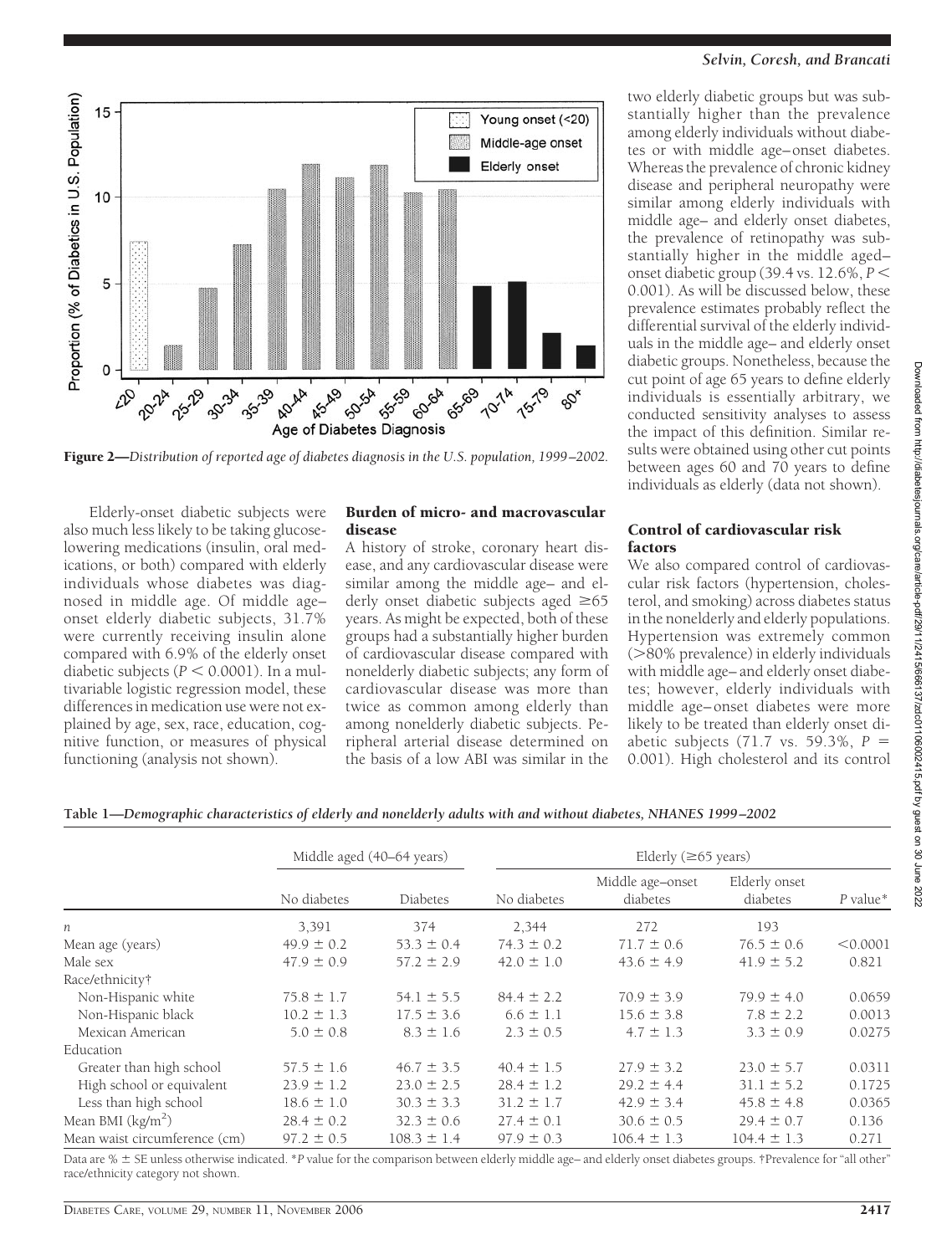| Table 2-Selected clinical characteristics of middle aged and elderly adults with and without diabetes, NHANES 1999-2002 |  |  |
|-------------------------------------------------------------------------------------------------------------------------|--|--|
|                                                                                                                         |  |  |

|                                            | Middle aged (40-64 years) |                 | Elderly $(\geq 65$ years)        |                              |                           |          |
|--------------------------------------------|---------------------------|-----------------|----------------------------------|------------------------------|---------------------------|----------|
|                                            | No diabetes               | Diabetes        | No diabetes                      | Middle age-onset<br>diabetes | Elderly onset<br>diabetes | P value* |
| n                                          | 3,391                     | 374             | 2,344                            | 272                          | 193                       |          |
| Mean fasting glucose (mg/dl)               | $99.8 \pm 0.6$            | $148.9 \pm 5.0$ | $105.4 \pm 1.2$                  | $172.4 \pm 11.1$             | $132.3 \pm 6.1$           | 0.001    |
| Mean A1C $(\%)$                            | $5.4 \pm 0.02$            | $7.7 \pm 0.2$   | $5.6 \pm 0.02$                   | $7.4 \pm 0.1$                | $6.9 \pm 0.2$             | 0.011    |
| $A1C > 7\%$                                | $1.4 \pm 0.3$             | $55.3 \pm 3.3$  | $2.1 \pm 0.4$                    | $59.9 \pm 4.2$               | $41.6 \pm 4.5$            | 0.005    |
| $A1C > 8\%$                                | $0.8 \pm 0.2$             | $36.7 \pm 3.5$  | $0.9 \pm 0.3$ †                  | $27.9 \pm 4.7$               | $20.2 \pm 4.6$            | 0.149    |
| Mean age at diagnosis of diabetes (years)# |                           | $46.7 \pm 0.6$  |                                  | $53.2 \pm 0.7$               | $71.8 \pm 0.5$            | < 0.001  |
| Years since diagnosis of diabetes#         |                           |                 |                                  |                              |                           |          |
| $>10$ years                                |                           | $25.4 \pm 2.6$  |                                  | $76.7 \pm 3.8$               | $10.9 \pm 3.2$            | < 0.0001 |
| $5-10$ years                               |                           | $26.9 \pm 2.8$  |                                  | $17.6 \pm 3.8$               | $24.1 \pm 4.7$            | 0.3490   |
| $<$ 5 years                                |                           | $47.7 \pm 3.6$  |                                  | $5.7 \pm 1.8$                | $65.0 \pm 5.5$            | < 0.0001 |
| Glucose-lowering medication use#           |                           |                 |                                  |                              |                           |          |
| No medication                              | 100                       | $18.9 \pm 3.3$  | 100                              | $9.0 \pm 2.8$                | $22.5 \pm 3.8$            | 0.1327   |
| Insulin use                                |                           | $9.4 \pm 2.3$   | $\overbrace{\phantom{12322111}}$ | $31.7 \pm 4.7$               | $6.9 \pm 1.3$             | < 0.0001 |
| Oral medication use                        |                           | $61.4 \pm 3.2$  |                                  | $45.6 \pm 4.2$               | $67.5 \pm 4.6$            | 0.8319   |
| Both insulin and oral                      |                           | $10.2 \pm 2.3$  |                                  | $13.7 \pm 2.7$               | $3.2 \pm 1.6$             | 0.0004   |
| History of cardiovascular disease          | $5.6 \pm 0.6$             | $13.9 \pm 2.6$  | $19.6 \pm 1.3$                   | $36.1 \pm 4.0$               | $34.7 \pm 4.5$            | 0.817    |
| History of stroke                          | $1.7 \pm 0.3$             | $5.0 \pm 1.6$   | $7.8 \pm 0.8$                    | $14.0 \pm 3.3$               | $11.4 \pm 2.9$            | 0.596    |
| History of coronary heart disease          | $4.3 \pm 0.4$             | $10.4 \pm 2.6$  | $14.0 \pm 1.1$                   | $30.1 \pm 4.4$               | $28.2 \pm 4.4$            | 0.754    |
| Peripheral arterial disease                | $2.4 \pm 0.3$             | $6.0 \pm 2.0$   | $12.0 \pm 1.0$                   | $22.4 \pm 6.5$               | $18.4 \pm 4.1$            | 0.584    |
| Peripheral neuropathy                      | $7.9 \pm 0.7$             | $16.9 \pm 2.8$  | $21.5 \pm 1.3$                   | $35.5 \pm 6.1$               | $37.1 \pm 6.0$            | 0.855    |
| History of retinopathy#                    |                           | $24.8 \pm 3.2$  |                                  | $39.4 \pm 4.3$               | $12.6 \pm 3.6^{\dagger}$  | < 0.0001 |

Data are proportions  $\pm$  SE unless otherwise indicated. \**P* value for the comparison between the elderly middle age–onset and elderly onset diabetes groups. †Estimate has a relative SE 30%. ‡Question was only asked in individuals with diagnosed diabetes.

followed a similar pattern, with a high prevalence in both elderly individuals with middle age–onset diabetes and individuals with elderly onset diabetes (55 vs.  $45.4\%$ ,  $P = 0.22$ ). The prevalences of treated hypercholesterolemia in these two groups were 50.4 and 39.3%, respectively  $(P = 0.003)$ . Although the prevalence of hypertension and cholesterol treatment differed, mean levels of these risk factors were similar. In elderly individuals with middle age–onset diabetes, mean systolic blood pressure was 140.2 mmHg, and in individuals with elderly onset diabetes it was 140.6 mmHg (*P* = 0.930). A similar pattern was observed for mean cholesterol levels, with mean total cholesterol levels of 200.8 mg/dl in elderly individuals with middle age–onset diabetes and 197.0 mg/dl in individuals with elderly onset diabetes ( $P = 0.558$ ). Smoking rates in elderly onset and middle age–onset elderly diabetic subjects were similar (10.0  $vs. 7.5\%, P = 0.22$ ) but much lower than those in nonelderly individuals, who had a current smoking prevalence of 24% in both the diabetic and nondiabetic groups.

**CONCLUSIONS** — This study provides an overall picture of the characteristics of individuals with middle age–

onset and elderly onset diabetes and the burden of microvascular and macrovascular disease and control of risk factors in these groups. Our overarching conclusion is that elderly individuals with middle age– and elderly onset diabetes represent distinct groups with differing burdens of disease and possibly differing treatment goals. Treatment of diabetes differed considerably between these two groups, and A1C levels were significantly higher in individuals with middle age– onset diabetes. Elderly individuals with middle age–onset diabetes were more likely to be treated for hypertension and hypercholesterolemia than elderly onset diabetic subjects; however, mean systolic blood pressure values and mean total cholesterol levels were similar in elderly individuals with middle age–onset and elderly onset diabetes, suggesting that elderly individuals may actually require less treatment to remain in control of cardiovascular risk factors.

Previous studies of diabetes in elderly individuals have not distinguished between individuals with diabetes who were diagnosed at younger ages and those with elderly onset diabetes. It has been stated that "very few older people truly have new onset diabetes" (7). Ostensibly, because

there are no clear screening recommendations for diabetes in elderly individuals and because symptoms may be less recognizable or lacking, detection of new-onset diabetes in elderly individuals regardless of its presence may be uncommon. Nonetheless, because NHANES obtained fasting glucose measurements from participants, we were able to estimate the prevalence of undiagnosed diabetes among elderly individuals. We found that 6.9% of elderly individuals had undiagnosed diabetes, representing  $\sim$ 2.4 million individuals in the U.S. population. Few data on the actual incidence of newonset diabetes in elderly individuals exist, and our understanding of the epidemiology and natural history of this condition is poor. The information presented here suggests that the two groups are distinct and speaks to the need to consider elderly individuals with diabetes diagnosed in middle age differently from individuals with elderly onset diabetes.

The substantial difference in age between the middle age–onset and elderly onset diabetic subjects ( $\sim$ 5 year difference) probably reflects a "survival effect" in these cross-sectional data. That is, those individuals with middle age–onset diabetes are more likely to die at younger